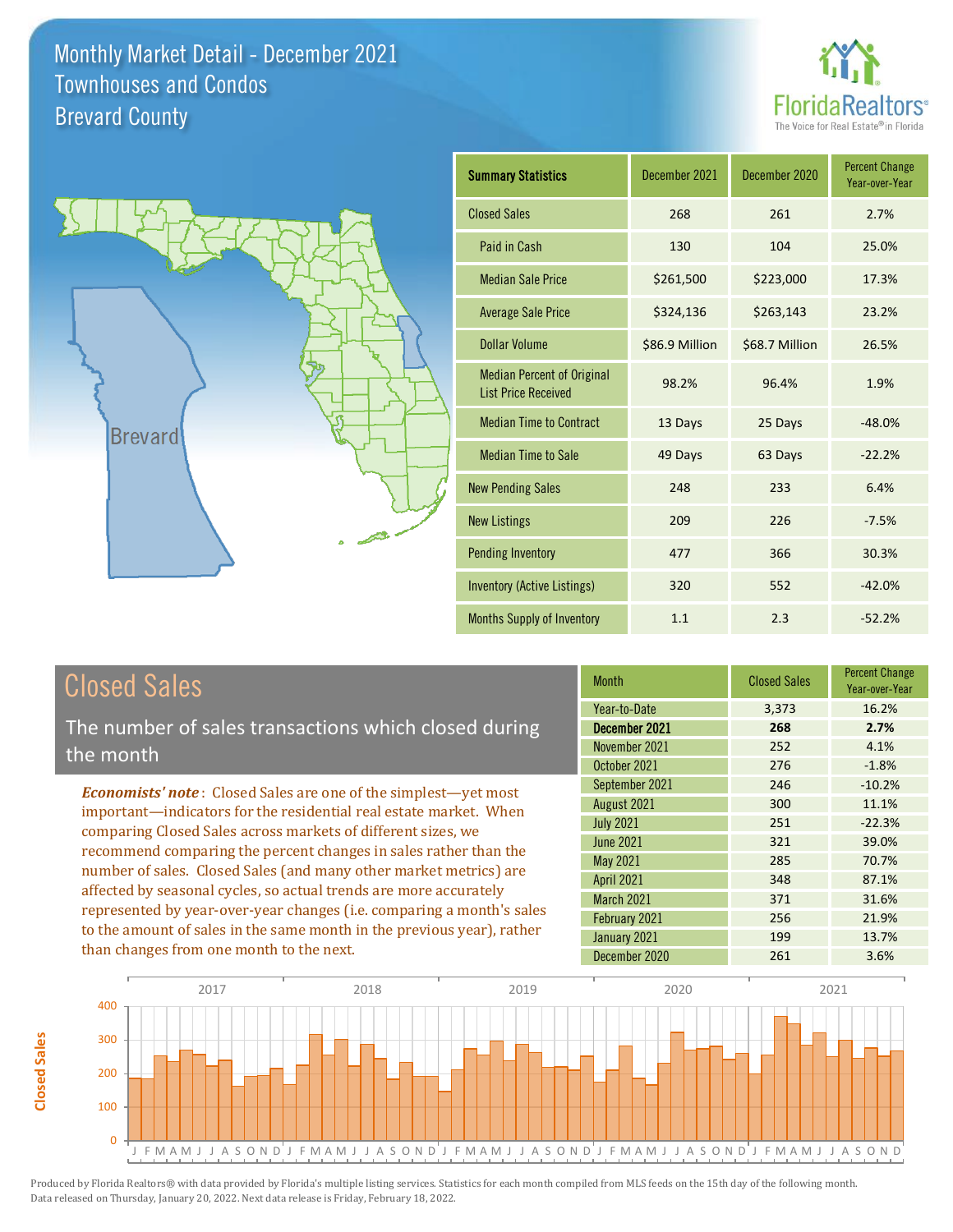this statistic should be interpreted with care.



133 49.4%

| Cash Sales                                                                     | <b>Month</b>      | <b>Cash Sales</b> | <b>Percent Change</b><br>Year-over-Year |
|--------------------------------------------------------------------------------|-------------------|-------------------|-----------------------------------------|
|                                                                                | Year-to-Date      | 1,654             | 29.8%                                   |
| The number of Closed Sales during the month in which                           | December 2021     | 130               | 25.0%                                   |
| buyers exclusively paid in cash                                                | November 2021     | 129               | 29.0%                                   |
|                                                                                | October 2021      | 138               | 11.3%                                   |
|                                                                                | September 2021    | 116               | $-1.7%$                                 |
|                                                                                | August 2021       | 136               | 21.4%                                   |
| <b>Economists' note:</b> Cash Sales can be a useful indicator of the extent to | <b>July 2021</b>  | 131               | $-10.9%$                                |
| which investors are participating in the market. Why? Investors are            | June 2021         | 154               | 33.9%                                   |
| far more likely to have the funds to purchase a home available up front,       | May 2021          | 143               | 93.2%                                   |
| whereas the typical homebuyer requires a mortgage or some other                | <b>April 2021</b> | 170               | 150.0%                                  |
| form of financing. There are, of course, many possible exceptions, so          | <b>March 2021</b> | 183               | 35.6%                                   |

J F M A M J J A S O N D J F M A M J J A S O N D J F M A M J J A S O N D J F M A M J J A S O N D J F M A M J J A S O N D 0 50 100 150 200 2017 2018 2019 2020 2021

## Cash Sales as a Percentage of Closed Sales

The percentage of Closed Sales during the month which were Cash Sales

*Economists' note* : This statistic is simply another way of viewing Cash Sales. The remaining percentages of Closed Sales (i.e. those not paid fully in cash) each month involved some sort of financing, such as mortgages, owner/seller financing, assumed loans, etc.

| <b>Month</b>      | <b>Percent of Closed</b><br>Sales Paid in Cash | <b>Percent Change</b><br>Year-over-Year |
|-------------------|------------------------------------------------|-----------------------------------------|
| Year-to-Date      | 49.0%                                          | 11.6%                                   |
| December 2021     | 48.5%                                          | 21.9%                                   |
| November 2021     | 51.2%                                          | 24.0%                                   |
| October 2021      | 50.0%                                          | 13.4%                                   |
| September 2021    | 47.2%                                          | 9.5%                                    |
| August 2021       | 45.3%                                          | 9.2%                                    |
| <b>July 2021</b>  | 52.2%                                          | 14.7%                                   |
| <b>June 2021</b>  | 48.0%                                          | $-3.6%$                                 |
| May 2021          | 50.2%                                          | 13.3%                                   |
| <b>April 2021</b> | 48.9%                                          | 33.6%                                   |
| <b>March 2021</b> | 49.3%                                          | 2.9%                                    |
| February 2021     | 52.0%                                          | 22.6%                                   |
| January 2021      | 45.7%                                          | $-9.1%$                                 |
| December 2020     | 39.8%                                          | 12.7%                                   |

December 2020 104 16.9%

January 2021 **91** 91 3.4%

February 2021



Pct. of Closed Sales **Pct. of Closed Sales**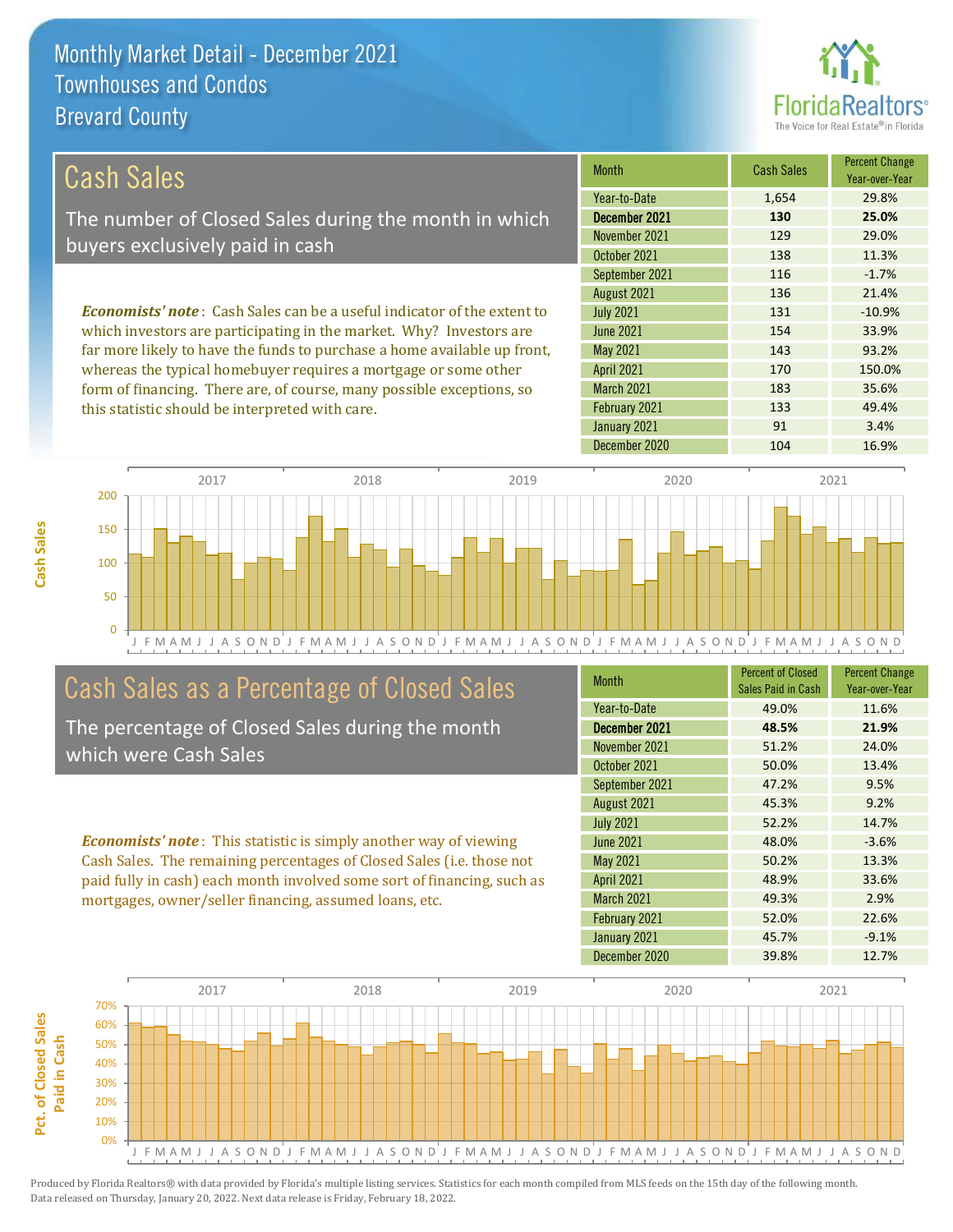

## Median Sale Price

The median sale price reported for the month (i.e. 50% of sales were above and 50% of sales were below)

*Economists' note* : Median Sale Price is our preferred summary statistic for price activity because, unlike Average Sale Price, Median Sale Price is not sensitive to high sale prices for small numbers of homes that may not be characteristic of the market area. Keep in mind that median price trends over time are not always solely caused by changes in the general value of local real estate. Median sale price only reflects the values of the homes that *sold* each month, and the mix of the types of homes that sell can change over time.

| Month             | <b>Median Sale Price</b> | <b>Percent Change</b><br>Year-over-Year |
|-------------------|--------------------------|-----------------------------------------|
| Year-to-Date      | \$240,000                | 14.3%                                   |
| December 2021     | \$261,500                | 17.3%                                   |
| November 2021     | \$248,150                | 5.1%                                    |
| October 2021      | \$249,450                | 17.1%                                   |
| September 2021    | \$245,000                | 28.9%                                   |
| August 2021       | \$261,868                | 17.6%                                   |
| <b>July 2021</b>  | \$235,000                | 9.3%                                    |
| <b>June 2021</b>  | \$232,000                | 6.7%                                    |
| May 2021          | \$230,000                | 36.9%                                   |
| <b>April 2021</b> | \$254,389                | 18.3%                                   |
| March 2021        | \$220,000                | 7.3%                                    |
| February 2021     | \$205,000                | $-2.7%$                                 |
| January 2021      | \$225,000                | 32.4%                                   |
| December 2020     | \$223,000                | 16.2%                                   |



## Average Sale Price

The average sale price reported for the month (i.e. total sales in dollars divided by the number of sales)

*Economists' note* : Usually, we prefer Median Sale Price over Average Sale Price as a summary statistic for home prices. However, Average Sale Price does have its uses—particularly when it is analyzed alongside the Median Sale Price. For one, the relative difference between the two statistics can provide some insight into the market for higher-end homes in an area.

| <b>Month</b>      | <b>Average Sale Price</b> | <b>Percent Change</b><br>Year-over-Year |
|-------------------|---------------------------|-----------------------------------------|
| Year-to-Date      | \$291,042                 | 15.2%                                   |
| December 2021     | \$324,136                 | 23.2%                                   |
| November 2021     | \$293,345                 | 0.4%                                    |
| October 2021      | \$309,291                 | 18.7%                                   |
| September 2021    | \$315,824                 | 37.7%                                   |
| August 2021       | \$311,423                 | 19.6%                                   |
| <b>July 2021</b>  | \$281,488                 | 7.1%                                    |
| <b>June 2021</b>  | \$289,044                 | 8.5%                                    |
| May 2021          | \$273,991                 | 33.9%                                   |
| <b>April 2021</b> | \$304,323                 | 29.7%                                   |
| March 2021        | \$268,124                 | 0.0%                                    |
| February 2021     | \$252,772                 | 2.7%                                    |
| January 2021      | \$265,307                 | 30.1%                                   |
| December 2020     | \$263,143                 | 11.6%                                   |



**Average Sale Price**

**Average Sale Price**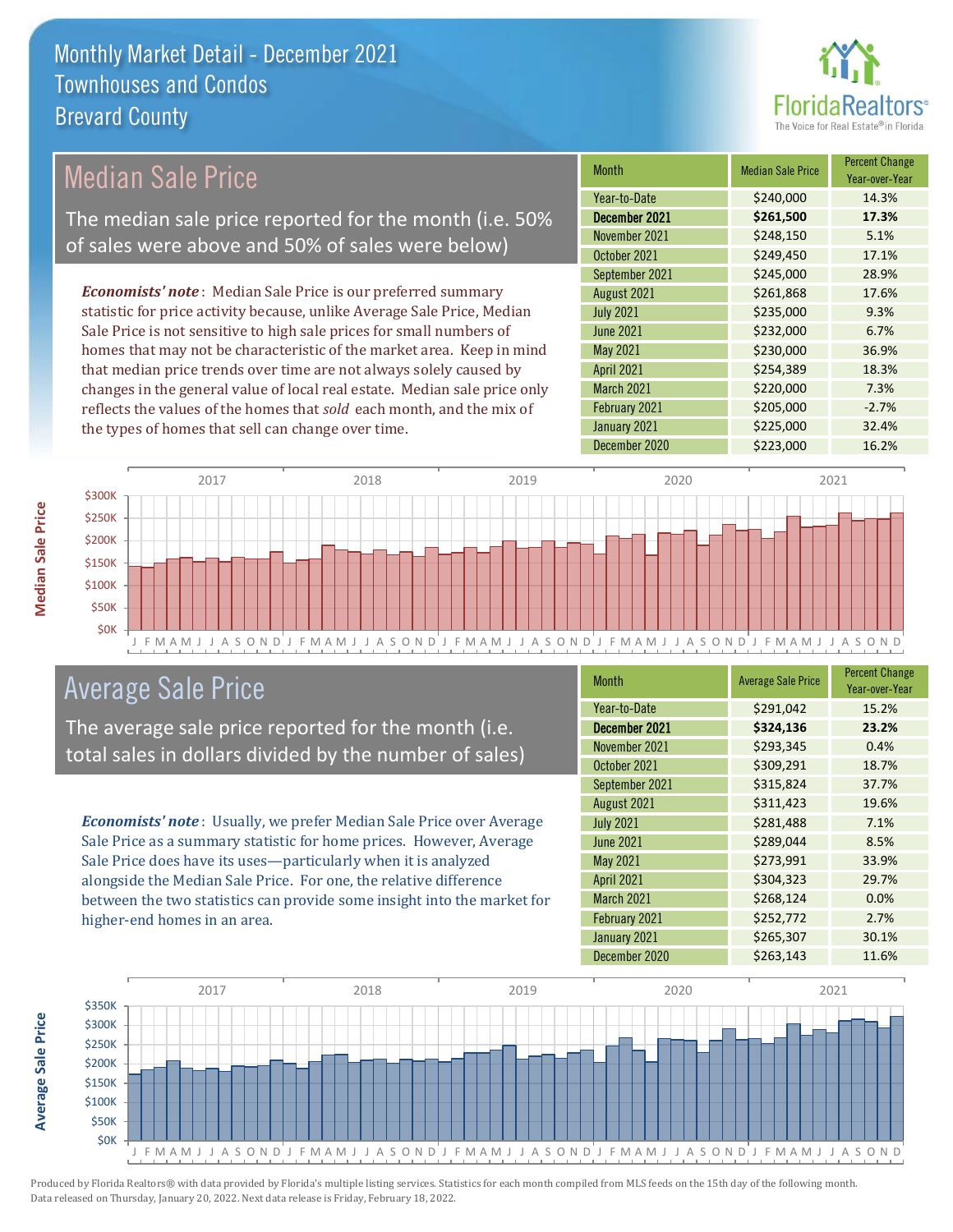

Year-over-Year

128.5%

\$99.5 Million 31.6%

\$64.7 Million 25.2%

Month **Dollar Volume** Percent Change

**December 2021 \$86.9 Million 26.5%** Year-to-Date \$981.7 Million 33.9%

November 2021 **\$73.9 Million** 4.5% October 2021 **\$85.4 Million** 16.6%

September 2021 **\$77.7 Million** 23.6% August 2021 **\$93.4 Million** 32.9% July 2021 **\$70.7 Million** -16.8% June 2021 **\$92.8 Million** 50.7%

December 2020 \$68.7 Million 15.6%

January 2021 **\$52.8 Million** 48.0%

April 2021 \$105.9 Million 142.6%

May 2021 **578.1 Million** 

February 2021

March 2021

### ollar Volume

The sum of the sale prices for all sales which closed during the month

*Economists' note* : Dollar Volume is simply the sum of all sale prices in a given time period, and can quickly be calculated by multiplying Closed Sales by Average Sale Price. It is a strong indicator of the health of the real estate industry in a market, and is of particular interest to real estate professionals, investors, analysts, and government agencies. Potential home sellers and home buyers, on the other hand, will likely be better served by paying attention to trends in the two components of Dollar Volume (i.e. sales and prices) individually.



## Median Percent of Original List Price Received

The median of the sale price (as a percentage of the original list price) across all properties selling during the month

*Economists' note* : The Median Percent of Original List Price Received is useful as an indicator of market recovery, since it typically rises as buyers realize that the market may be moving away from them and they need to match the selling price (or better it) in order to get a contract on the house. This is usually the last measure to indicate a market has shifted from down to up, so it is what we would call a *lagging* indicator.

| <b>Month</b>      | Med. Pct. of Orig.<br><b>List Price Received</b> | <b>Percent Change</b><br>Year-over-Year |
|-------------------|--------------------------------------------------|-----------------------------------------|
| Year-to-Date      | 98.5%                                            | 2.4%                                    |
| December 2021     | 98.2%                                            | 1.9%                                    |
| November 2021     | 98.9%                                            | 2.0%                                    |
| October 2021      | 99.3%                                            | 2.6%                                    |
| September 2021    | 98.9%                                            | 2.5%                                    |
| August 2021       | 100.0%                                           | 4.5%                                    |
| <b>July 2021</b>  | 100.0%                                           | 4.1%                                    |
| <b>June 2021</b>  | 100.0%                                           | 4.5%                                    |
| May 2021          | 99.0%                                            | 3.4%                                    |
| <b>April 2021</b> | 98.5%                                            | 2.7%                                    |
| <b>March 2021</b> | 97.7%                                            | 1.8%                                    |
| February 2021     | 96.0%                                            | $-0.3%$                                 |
| January 2021      | 97.2%                                            | 1.6%                                    |
| December 2020     | 96.4%                                            | 0.3%                                    |

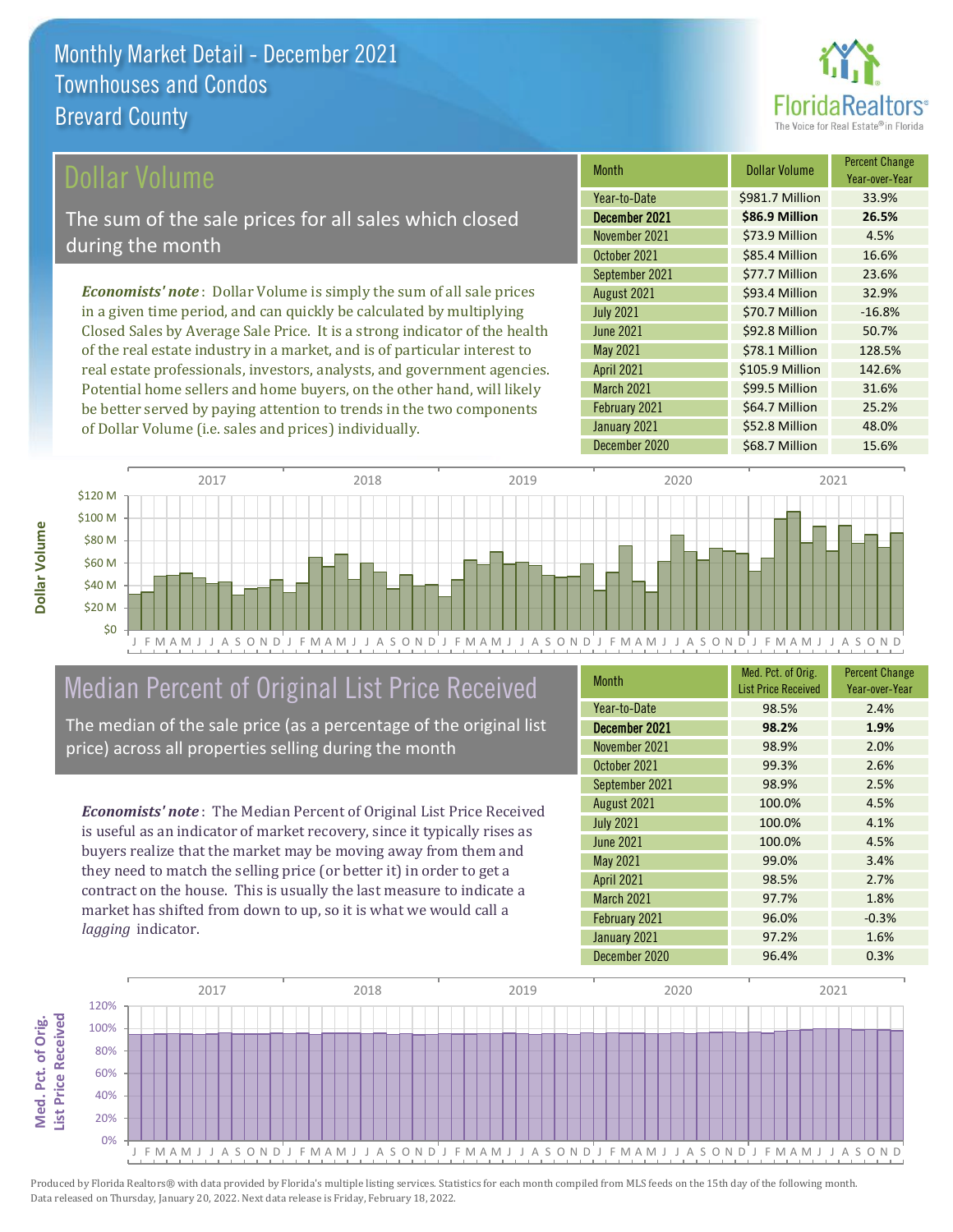

## Median Time to Contract

The median number of days between the listing date and contract date for all Closed Sales during the month

*Economists' note* : Like Time to Sale, Time to Contract is a measure of the length of the home selling process calculated for sales which closed during the month. The difference is that Time to Contract measures the number of days between the initial listing of a property and the signing of the contract which eventually led to the closing of the sale. When the gap between Median Time to Contract and Median Time to Sale grows, it is usually a sign of longer closing times and/or declining numbers of cash sales.

| <b>Month</b>      | <b>Median Time to</b><br>Contract | <b>Percent Change</b><br>Year-over-Year |
|-------------------|-----------------------------------|-----------------------------------------|
| Year-to-Date      | 13 Days                           | $-56.7%$                                |
| December 2021     | 13 Days                           | $-48.0%$                                |
| November 2021     | 15 Days                           | $-28.6%$                                |
| October 2021      | 10 Days                           | $-50.0%$                                |
| September 2021    | 12 Days                           | $-57.1%$                                |
| August 2021       | 15 Days                           | $-46.4%$                                |
| <b>July 2021</b>  | 8 Days                            | $-82.6%$                                |
| <b>June 2021</b>  | 8 Days                            | $-81.4%$                                |
| May 2021          | 11 Days                           | $-70.3%$                                |
| <b>April 2021</b> | 12 Days                           | $-53.8%$                                |
| March 2021        | 15 Days                           | $-50.0%$                                |
| February 2021     | 23 Days                           | $-53.1%$                                |
| January 2021      | 25 Days                           | $-32.4%$                                |
| December 2020     | 25 Days                           | $-24.2%$                                |



## Median Time to Sale

**Median Time to** 

**Median Time to** 

The median number of days between the listing date and closing date for all Closed Sales during the month

*Economists' note* : Time to Sale is a measure of the length of the home selling process, calculated as the number of days between the initial listing of a property and the closing of the sale. *Median* Time to Sale is the amount of time the "middle" property selling this month was on the market. That is, 50% of homes selling this month took *less* time to sell, and 50% of homes took *more* time to sell. Median Time to Sale gives a more accurate picture than Average Time to Sale, which can be skewed upward by small numbers of properties taking an abnormally long time to sell.

| <b>Month</b>      | <b>Median Time to Sale</b> | <b>Percent Change</b><br>Year-over-Year |
|-------------------|----------------------------|-----------------------------------------|
| Year-to-Date      | 50 Days                    | $-28.6%$                                |
| December 2021     | 49 Days                    | $-22.2%$                                |
| November 2021     | 49 Days                    | $-23.4%$                                |
| October 2021      | 44 Days                    | $-22.8%$                                |
| September 2021    | 48 Days                    | $-25.0%$                                |
| August 2021       | 53 Days                    | $-25.4%$                                |
| <b>July 2021</b>  | 44 Days                    | $-48.2%$                                |
| June 2021         | 45 Days                    | $-46.4%$                                |
| May 2021          | 48 Days                    | $-28.4%$                                |
| <b>April 2021</b> | 52 Days                    | $-27.8%$                                |
| <b>March 2021</b> | 53 Days                    | $-23.2%$                                |
| February 2021     | 64 Days                    | $-27.3%$                                |
| January 2021      | 66 Days                    | $-12.0%$                                |
| December 2020     | 63 Days                    | $-19.2%$                                |

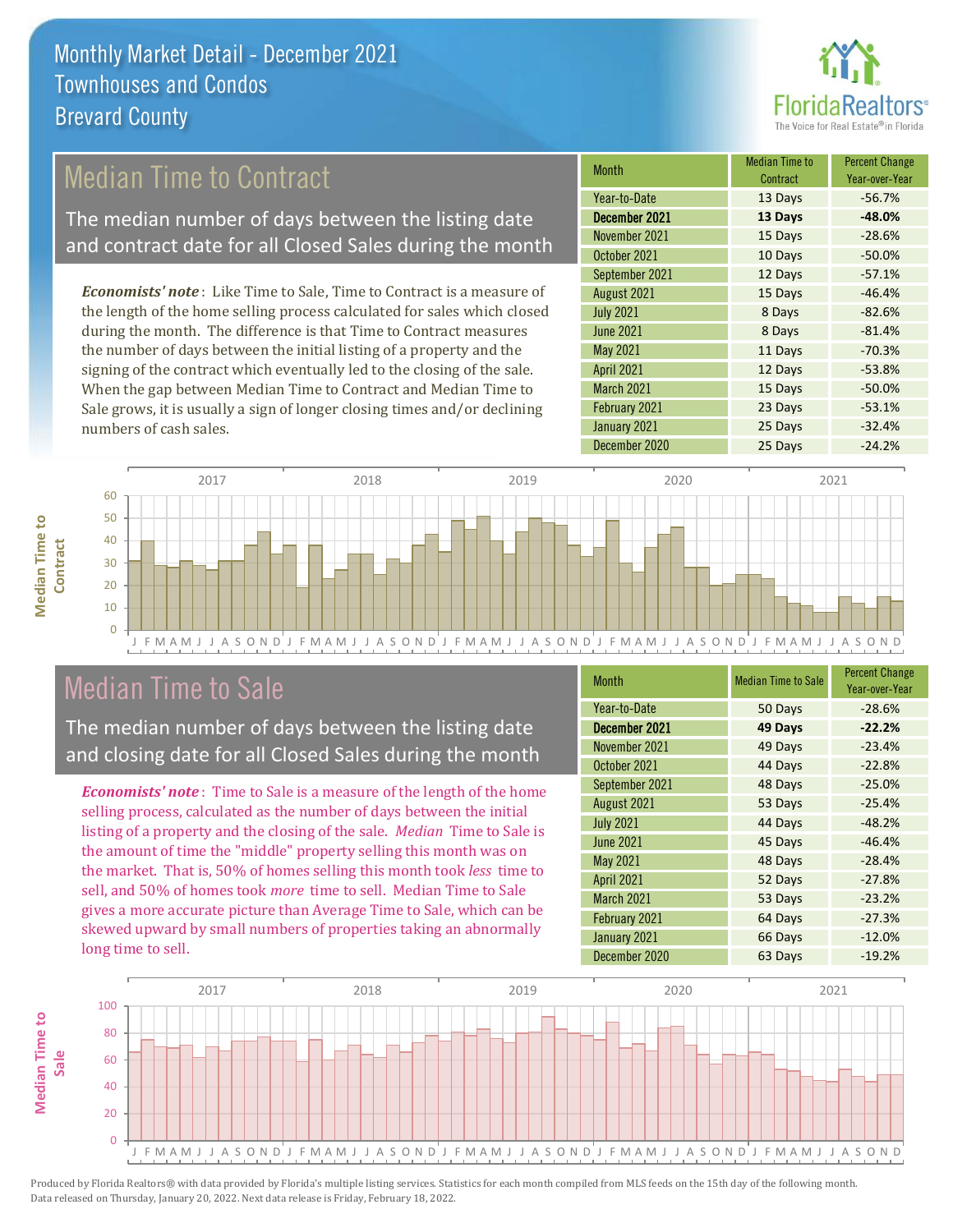

#### *Economists' note* : Because of the typical length of time it takes for a sale to close, economists consider Pending Sales to be a decent indicator of potential future Closed Sales. It is important to bear in mind, however, that not all Pending Sales will be closed successfully. So, the effectiveness of Pending Sales as a future indicator of Closed Sales is susceptible to changes in market conditions such as the Month New Pending Sales Percent Change Year-over-Year December 2021 **248 6.4%** Year-to-Date 3,670 14.3% May 2021 342 27.6% November 2021 276 276 12.7% October 2021 290 290 -0.3% July 2021 260 -16.1% June 2021 275 -16.4% September 2021 268 5.1% August 2021 299 299 -10.7% April 2021 308 93.7% March 2021 **414** 97.1% New Pending Sales The number of listed properties that went under contract during the month

J F M A M J J A S O N D J F M A M J J A S O N D J F M A M J J A S O N D J F M A M J J A S O N D J F M A M J J A S O N D  $\Omega$ 100 200 300 400 500 2017 2018 2019 2020 2021

# New Listings

distressed properties for sale.

The number of properties put onto the market during the month

availability of financing for homebuyers and the inventory of

*Economists' note* : New Listings tend to rise in delayed response to increasing prices, so they are often seen as a lagging indicator of market health. As prices rise, potential sellers raise their estimations of value—and in the most recent cycle, rising prices have freed up many potential sellers who were previously underwater on their mortgages. Note that in our calculations, we take care to not include properties that were recently taken off the market and quickly relisted, since these are not really *new* listings.

| <b>Month</b>      | <b>New Listings</b> | <b>Percent Change</b><br>Year-over-Year |
|-------------------|---------------------|-----------------------------------------|
| Year-to-Date      | 3,581               | 6.1%                                    |
| December 2021     | 209                 | $-7.5%$                                 |
| November 2021     | 259                 | $-11.3%$                                |
| October 2021      | 284                 | $-1.7%$                                 |
| September 2021    | 261                 | 3.2%                                    |
| August 2021       | 317                 | $-2.8%$                                 |
| <b>July 2021</b>  | 348                 | 21.7%                                   |
| <b>June 2021</b>  | 347                 | 34.5%                                   |
| May 2021          | 281                 | $-7.0%$                                 |
| <b>April 2021</b> | 317                 | 56.2%                                   |
| March 2021        | 340                 | 14.1%                                   |
| February 2021     | 310                 | 6.2%                                    |
| January 2021      | 308                 | $-11.7%$                                |
| December 2020     | 226                 | $-1.7%$                                 |

February 2021 349 22.0% January 2021 **341** 17.6% December 2020 233 33.9%



**New Listings**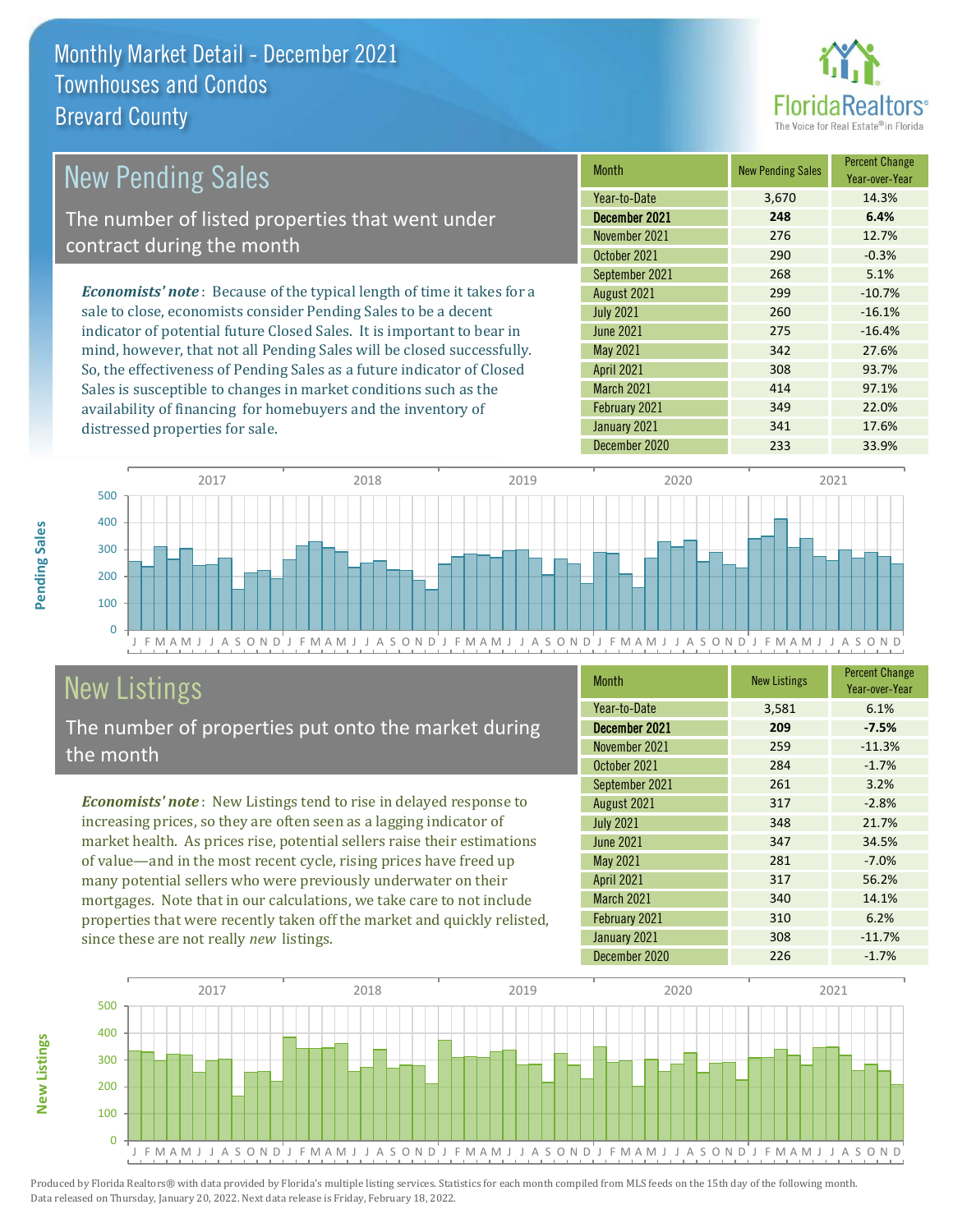

## Inventory (Active Listings) The number of property listings active at the end of the month

*Economists' note* : There are a number of ways to define and calculate Inventory. Our method is to simply count the number of active listings on the last day of the month, and hold this number to compare with the same month the following year. Inventory rises when New Listings are outpacing the number of listings that go off-market (regardless of whether they actually sell). Likewise, it falls when New Listings aren't keeping up with the rate at which homes are going off-market.

| Month                    | Inventory | <b>Percent Change</b><br>Year-over-Year |
|--------------------------|-----------|-----------------------------------------|
| <b>YTD (Monthly Avg)</b> | 371       | $-46.7%$                                |
| December 2021            | 320       | $-42.0%$                                |
| November 2021            | 365       | $-37.9%$                                |
| October 2021             | 380       | $-32.6%$                                |
| September 2021           | 392       | $-32.9%$                                |
| August 2021              | 398       | $-36.2%$                                |
| <b>July 2021</b>         | 403       | $-38.4%$                                |
| <b>June 2021</b>         | 337       | $-51.1%$                                |
| <b>May 2021</b>          | 272       | $-66.0%$                                |
| <b>April 2021</b>        | 317       | $-61.7%$                                |
| <b>March 2021</b>        | 339       | $-60.2%$                                |
| February 2021            | 440       | $-45.7%$                                |
| January 2021             | 493       | $-40.2%$                                |
| December 2020            | 552       | $-28.0%$                                |



## Months Supply of Inventory

An estimate of the number of months it will take to deplete the current Inventory given recent sales rates

*Economists' note* : MSI is a useful indicator of market conditions. The benchmark for a balanced market (favoring neither buyer nor seller) is 5.5 months of inventory. Anything higher is traditionally a buyers' market, and anything lower is a sellers' market. There is no single accepted way of calculating MSI. A common method is to divide current Inventory by the most recent month's Closed Sales count, but this count is a usually poor predictor of future Closed Sales due to seasonal cycles. To eliminate seasonal effects, we use the 12-month average of monthly Closed Sales instead.

| <b>Month</b>             | <b>Months Supply</b> | <b>Percent Change</b><br>Year-over-Year |
|--------------------------|----------------------|-----------------------------------------|
| <b>YTD (Monthly Avg)</b> | 1.4                  | $-53.3%$                                |
| December 2021            | 1.1                  | $-52.2%$                                |
| November 2021            | 1.3                  | $-45.8%$                                |
| October 2021             | 1.4                  | $-41.7%$                                |
| September 2021           | 1.4                  | $-44.0%$                                |
| August 2021              | 1.4                  | $-48.1%$                                |
| <b>July 2021</b>         | 1.4                  | $-51.7%$                                |
| <b>June 2021</b>         | 1.2                  | $-61.3%$                                |
| May 2021                 | 1.0                  | $-71.4%$                                |
| <b>April 2021</b>        | 1.2                  | $-65.7%$                                |
| <b>March 2021</b>        | 1.3                  | $-62.9%$                                |
| February 2021            | 1.8                  | $-45.5%$                                |
| January 2021             | 2.0                  | $-41.2%$                                |
| December 2020            | 2.3                  | $-28.1%$                                |

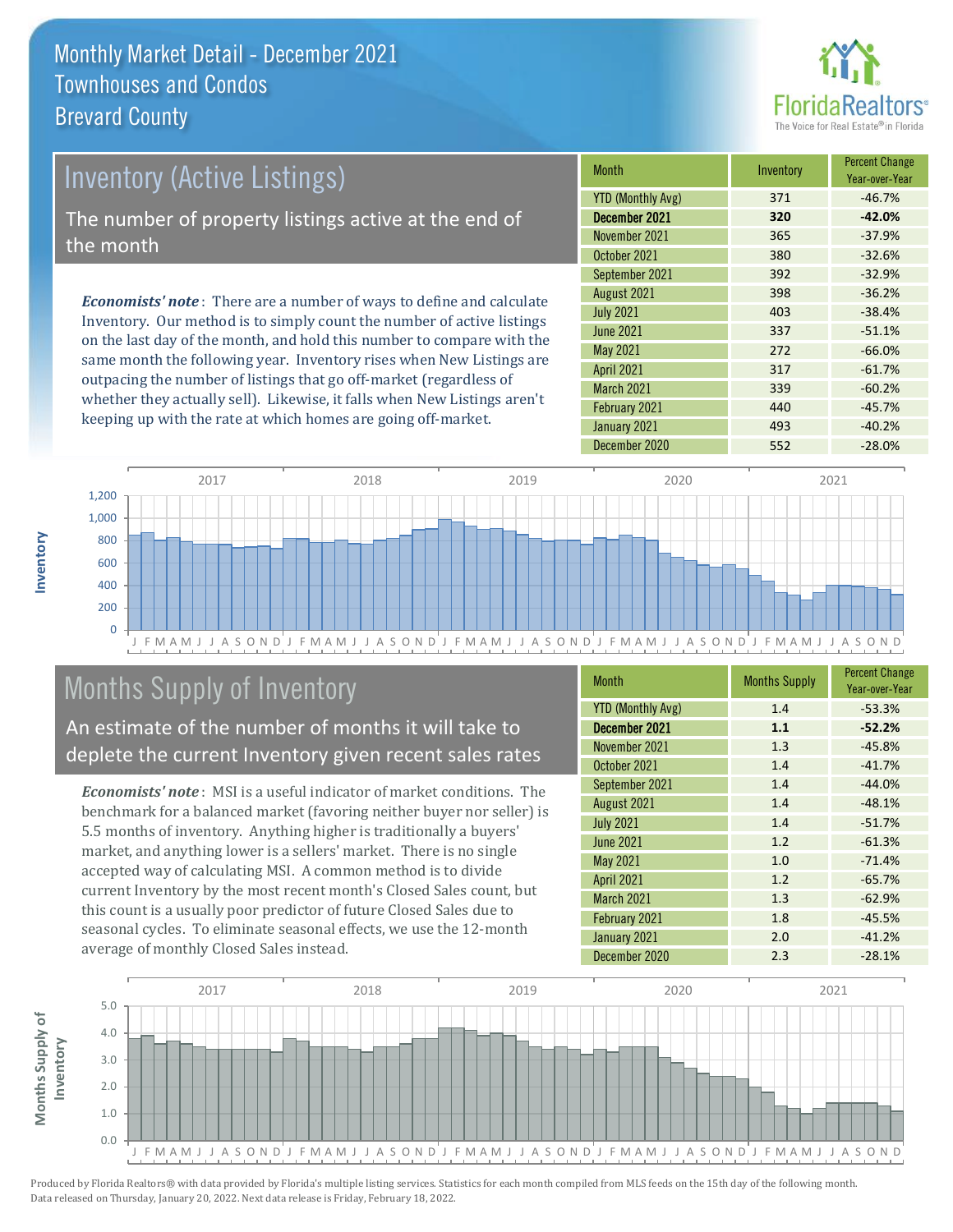

#### *Economists' note:* Closed Sales are one of the simplest—yet most important—indicators for the residential real estate market. When comparing Closed Sales across markets of different sizes, we recommend comparing the percent changes in sales rather than the number of sales. Closed Sales (and many other market metrics) are affected by seasonal cycles, so actual trends are more accurately represented by year-over-year changes (i.e. comparing a month's sales to the amount of sales in the same month in the previous year), rather than changes from one month to the next. \$1,000,000 or more 5 400.0% \$250,000 - \$299,999 35 9.4%  $$300,000 - $399,999$  43 -6.5% \$400,000 - \$599,999 45 73.1% \$600,000 - \$999,999 20 100.0% \$150,000 - \$199,999 44 2.3%  $$200.000 - $249.999$  24 -35.1%  $$100,000 - $149,999$  44 -4.3% Sale Price Closed Sales Percent Change Year-over-Year Less than \$50,000 0 0 -100.0% \$50,000 - \$99,999 8 -57.9% 50 December 2020 December 2021 35 40 45 50 Closed Sales by Sale Price The number of sales transactions which closed during the month



### Median Time to Contract by Sale Price The median number of days between the listing date and contract date for all Closed Sales during the month

*Economists' note* : Like Time to Sale, Time to Contract is a measure of the length of the home selling process calculated for sales which closed during the month. The difference is that Time to Contract measures the number of days between the initial listing of a property and the signing of the contract which eventually led to the closing of the sale. When the gap between Median Time to Contract and Median Time to Sale grows, it is usually a sign of longer closing times and/or declining numbers of cash sales.

| <b>Sale Price</b>     | Median Time to<br>Contract | <b>Percent Change</b><br>Year-over-Year |
|-----------------------|----------------------------|-----------------------------------------|
| Less than \$50,000    | (No Sales)                 | N/A                                     |
| $$50,000 - $99,999$   | 19 Days                    | $-40.6%$                                |
| $$100,000 - $149,999$ | 14 Days                    | $-36.4%$                                |
| $$150,000 - $199,999$ | 9 Days                     | $-70.0%$                                |
| \$200,000 - \$249,999 | 15 Days                    | 50.0%                                   |
| \$250,000 - \$299,999 | 10 Days                    | $-68.8%$                                |
| $$300,000 - $399,999$ | 9 Days                     | $-76.3%$                                |
| \$400,000 - \$599,999 | 19 Days                    | $-48.6%$                                |
| \$600,000 - \$999,999 | 26 Days                    | $-10.3%$                                |
| \$1,000,000 or more   | 15 Days                    | N/A                                     |



**Closed Sales**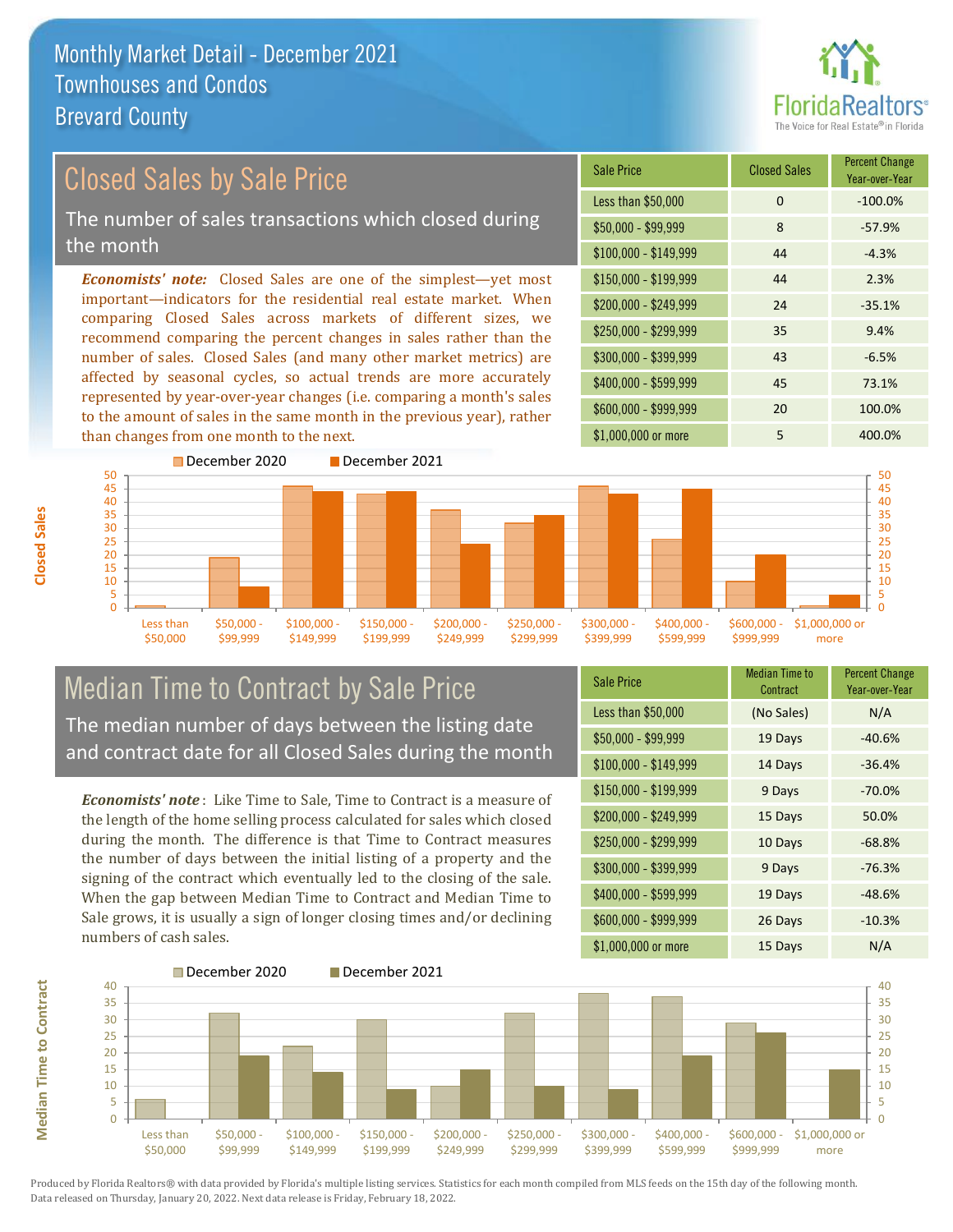

# New Listings by Initial Listing Price

The number of properties put onto the market during the month

*Economists' note:* New Listings tend to rise in delayed response to increasing prices, so they are often seen as a lagging indicator of market health. As prices rise, potential sellers raise their estimations of value—and in the most recent cycle, rising prices have freed up many potential sellers who were previously underwater on their mortgages. Note that in our calculations, we take care to not include properties that were recently taken off the market and quickly relisted, since these are not really *new* listings.





**Inventory**



### Inventory by Current Listing Price The number of property listings active at the end of the month

*Economists' note* : There are a number of ways to define and calculate Inventory. Our method is to simply count the number of active listings on the last day of the month, and hold this number to compare with the same month the following year. Inventory rises when New Listings are outpacing the number of listings that go off-market (regardless of whether they actually sell). Likewise, it falls when New Listings aren't keeping up with the rate at which homes are going off-market.

| <b>Current Listing Price</b> | Inventory | <b>Percent Change</b><br>Year-over-Year |
|------------------------------|-----------|-----------------------------------------|
| Less than \$50,000           | 0         | N/A                                     |
| $$50,000 - $99,999$          | 3         | $-90.0%$                                |
| $$100,000 - $149,999$        | 12        | $-81.8%$                                |
| $$150,000 - $199,999$        | 25        | $-63.8%$                                |
| \$200,000 - \$249,999        | 25        | $-56.1%$                                |
| \$250,000 - \$299,999        | 24        | $-52.9%$                                |
| \$300,000 - \$399,999        | 61        | $-49.6%$                                |
| $$400,000 - $599,999$        | 73        | $-18.0%$                                |
| \$600,000 - \$999,999        | 63        | 53.7%                                   |
| \$1,000,000 or more          | 34        | 21.4%                                   |